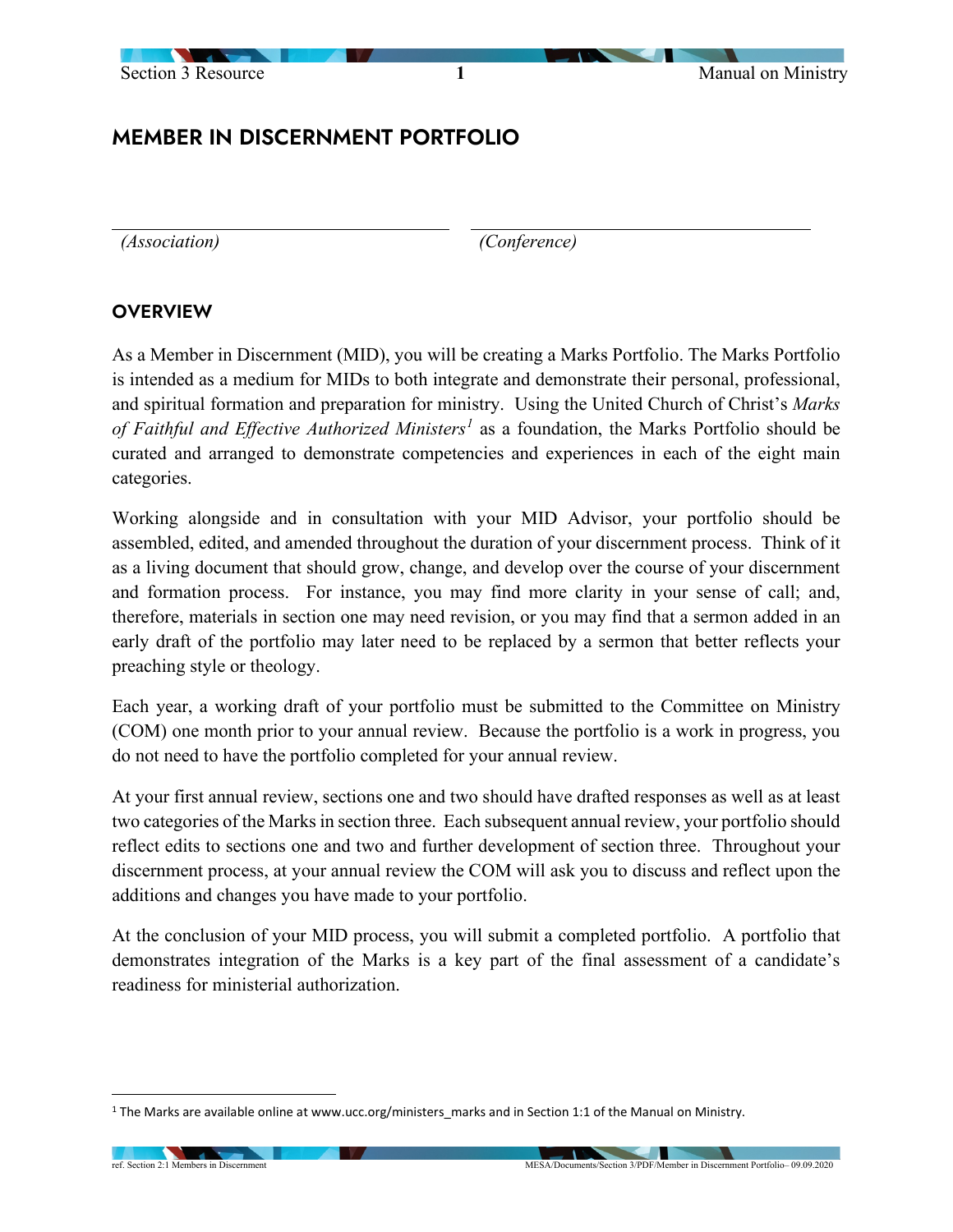

## CONTENTS OF YOUR PORTFOLIO

Marks Portfolios are comprised of four main sections. While there is room for creativity in the creation of the portfolio, be sure to center your work on the *Marks of Faithful and Effective Authorized Ministers*.

### Section 1: Spiritual Autobiography

Introduce yourself by way of sharing your spiritual autobiography<sup>[2](#page-1-0)</sup>. As a part of your reflection, be sure to interact with themes from the Marks. Conclude this section by writing your own personal Statement of Faith. You may structure your Statement of Faith in any variety of ways but may find it helpful to look at the structures and themes of the various versions of the UCC's Statement of Faith.

This section should be no more than three written pages.

### Section 2: Understanding Your Call to Authorized Ministry

Clarity in articulating a call to ordained ministry by God and the Church and continuing discernment of one's call in community are fundamental practices. Please respond succinctly to the following:

- Describe your theological understanding of ordination and the role of the Church in discerning call.
- **•** Describe in particular your call to the vocation of ministry and the setting to which you currently feel most called.
- Expanding on the understanding of ordination, why are you interested in ordination and ministry specifically in and on behalf of the United Church of Christ?

This section should be no more than two written pages.

### Section 3: Reflection and Demonstration of the Marks

This section of the portfolio is for you to engage in reflection and demonstration of competencies in each of the eight categories of the *Marks of Faithful and Effective Authorized Ministers*. The eight categories are as follow: Exhibiting a Spiritual Foundation and Ongoing Spiritual Practice; Nurturing UCC Identity; Building Transformational Leadership Skills; Engaging Sacred Stories and Traditions; Caring for All Creation; Participating in Theological Praxis; Working Together for Justice and Mercy; and Strengthening Inter- and Intra- Personal Assets.

For each of these eight categories, write a reflection that weaves experiences, education, and preparation that demonstrate your skills and speak to how you are integrating various particular Marks of that category into your ministry. You are expected to also discuss where your strengths and experiences are, and where you need continued development or practice.

<span id="page-1-0"></span> $<sup>2</sup>$  A spiritual autobiography is a story of how significant events, relationships, and cultural influences have contributed to the</sup> author's spiritual formation, relationship with God, interpretation of scriptures, and understanding of how to live as a disciple of Jesus.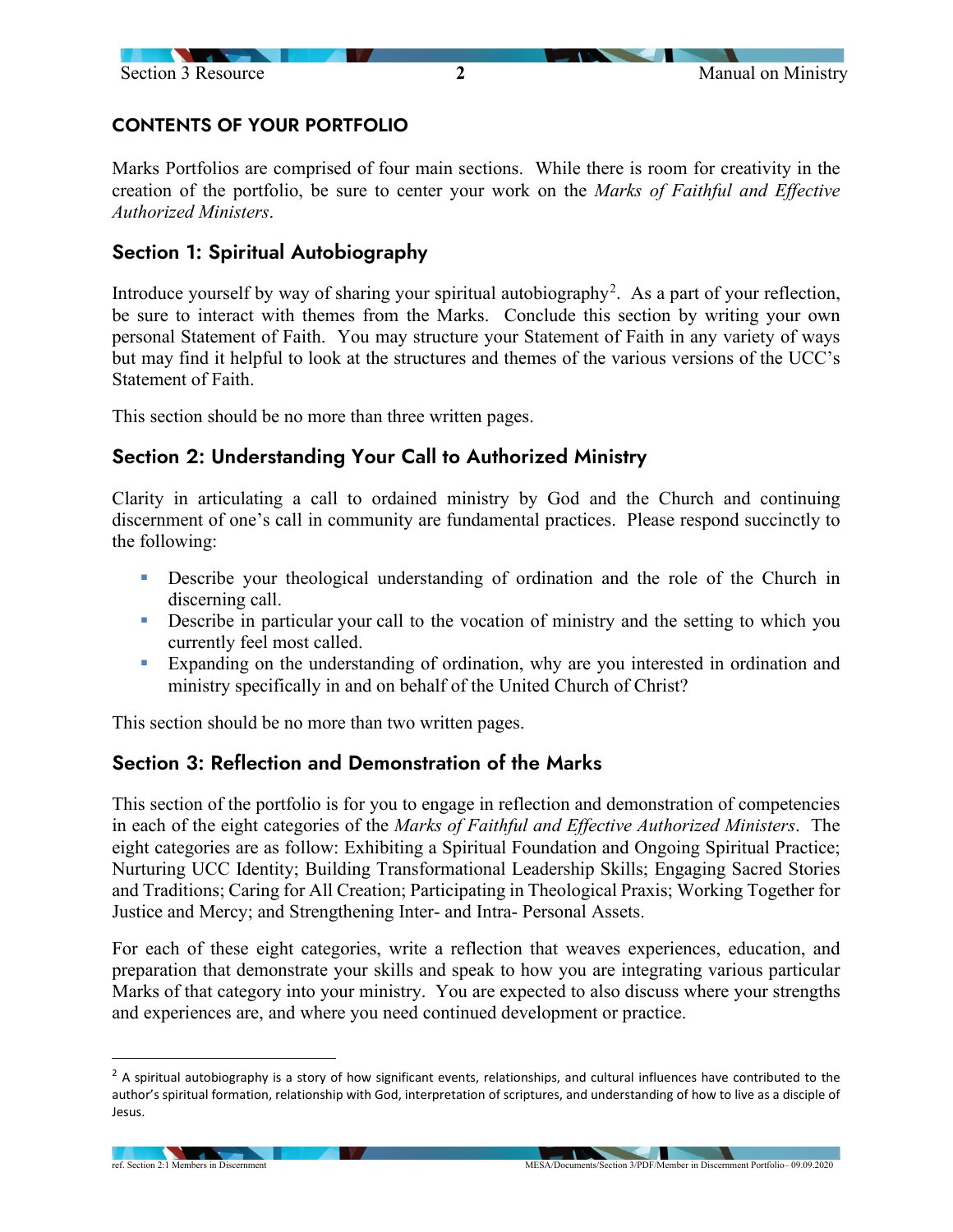As you write your reflection, discuss one specific example of your ministry in greater detail. Describe the process, tools, and resources you utilized; what informed you theologically, socially, and culturally; what you learned as a result; and what you would do or try differently next time.

Each of the eight reflections are a practice in the necessary skill for ministers of clear, concise, effective communication and should be no more than two written pages.

In addition to the reflection, include one ministerial example of your work that you reference in the narrative. Ministerial examples might include things like a sermon, lesson plans for a UCC polity class you taught, photos and descriptions from an art installation you created for Lent, meditations written, worship outlines and notes used for terrarium making to tell the story of creation in worship, etc. You are invited and encouraged to provide a diversity of ministry examples to reflect the Marks. In cases where your ministry example includes video, audio or large files, upload them to a server such as Dropbox, Google Drive, or Vimeo (all have free account versions) and then provide a hyperlink in the text of your portfolio. Be sure to password protect

*If you have Marks Portfolio related questions, contact the UCC Conference Office to be connected with the Associate Conference Minister who works with Members in Discernment.*

any sensitive information and provide details on how to access the file in your portfolio.

An essential understanding as you approach the task of creating this section is to think of it as journey of integration, rather than a task of reiteration. Consider the Marks in each category holistically. Remember that no one is expected to reflect expertise in all of these Marks to the same degree. We each have particular gifts, interests, and strengths as well as areas for further growth and development. It is also the case that no minister ever achieves final mastery of these Marks. So as a resource for your ministry, the Marks are intended serve as a tool for assessment of readiness for authorization and also as a guide for lifelong learning and ongoing professional development and continuing education.

### Section 4: Additional Documents

This section should be utilized to reflect five specific documents:

- Final Clinical Pastoral Education (CPE) evaluation by your supervisor
- Final Clinical Pastoral Education (CPE) self-evaluation
- Final educational and theological education transcripts or reports
- Certificate of Attendance at Pastoral Boundaries Training class within the past three years.
- Documentation of completion of an approved UCC History, Polity and Theology course

You may also include any other vital documents in this section needed to demonstrate the Marks that have not been previously included in your ministry examples. Accompany those documents with brief reflection on how these documents demonstrate integration of specific Marks.